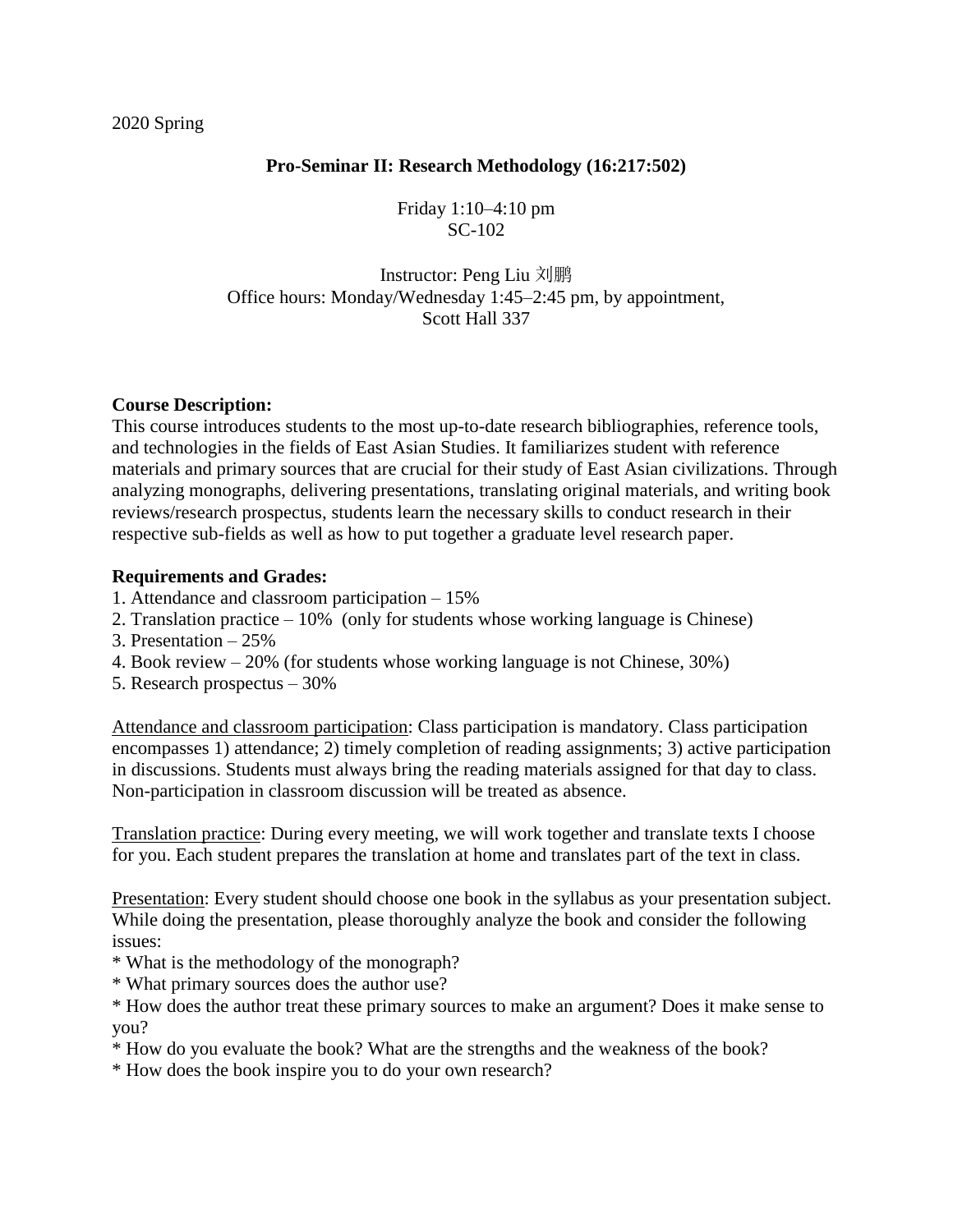Writing exercises: Every student must complete **Two** writing assignments in this course: 1. Book review; 2. Research Prospectus. Please make sure to proofread for grammatical and spelling errors before submitting the paper.

### **Statement on Academic Integrity**

As a member of Rutgers community, you are expected to demonstrate integrity in your academic endeavors. Your paper should be your own original work. If you want to use words or ideas from other sources, make sure you identified the original sources and provide footnotes or parentheses. If you cite from a published source or from a web site and the quotation is short, please place it in quotation marks; if you quote a longer passage from a publication or web site, please indent it and use single spacing. Any work that has been submitted for credit in another course is generally not allowed to be submitted in this course unless you have the permission from your instructor.

### **Students with Disabilities**

Students with any physical, psychological, or learning disability are encouraged to talk to your instructor after class or during office hours.

### **Required Textbooks:**

You can find most of the readings in the library or online. If you can't, please purchase those books online.

### **Schedule**

**Week 1 1/24** Introduction

# **Part I: Religious Studies**

**Week 2 1/31 Introduction to Buddhist Studies** History & Sources

**Week 3 2/7 Ritual, Popular Literature, and Buddhism** Reading: Stephen Teiser, *The Ghost Festival in Medieval China*

**Week 4 2/14 Buddhism, History, and Violence** Reading: Brian Daizen Victoria, *Zen at War*

**Week 5 2/21 Daoist Studies** History & Sources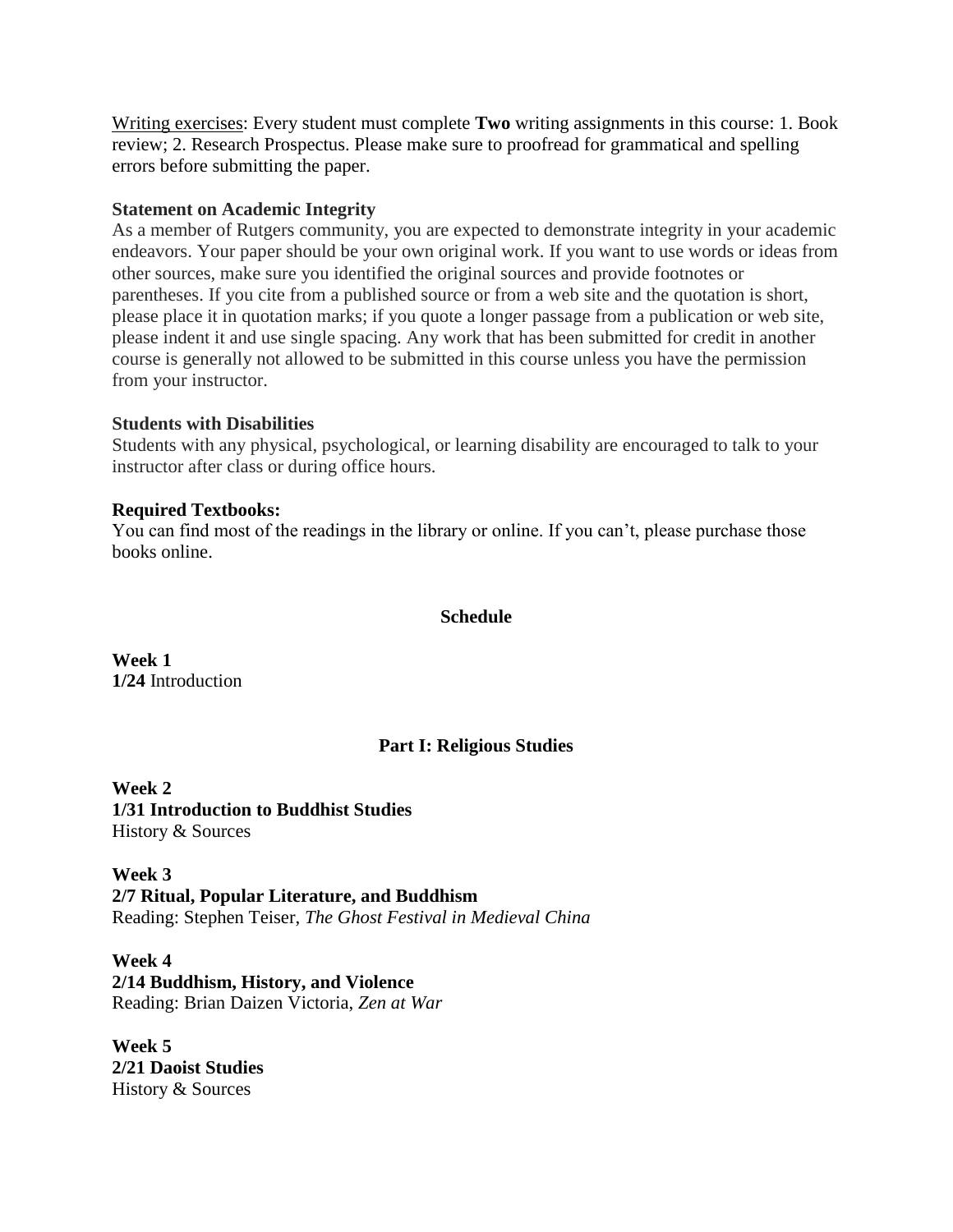# **Week 6 2/28 Daoism and Visual Culture**

Reading: Paul Katz, *Images of the Immortal: The Cult of Lü Dongbin at the Palace of Eternal Joy*

# **Part II: History**

# **Week 7 3/6 History and Women & Gender Studies**

Official histories, Literary works, Biographies, Religious texts, etc.

# **Week 8**

# **3/13 Women and Shamanism in Korea**

Reading: Laurel Kendall, *Shamans, Nostalgias, and the IMF: South Korean Popular Religion in Motion*

**Week 9** Spring break

### **Week 10**

**3/27 How to Write Women's History in China** Reading: Susan Mann, *[The Talented Women of the Zhang Family](http://93.174.95.29/_ads/A6FEE0ECFE6ADFB042080D9AF0AA15AF)*

**Week 11 4/3 Book Review Due**

# **Part III: Literature**

# **Week 12**

**4/10 Transnational Studies of East Asian Literature** Reading: William Hedberg: *The Japanese Discovery of Chinese Fiction: The Water Margin and the Making of a National Canon*

# **Week 13**

**4/17 The Strange in Literary Studies** Reading: Rania Huntington, *Alien Kind: Foxes and Late Imperial Chinese Narrative*

### **Week 14**

# **4/24 Narrating Women's Life and Local Culture in China**

Reading: Maram Epstein, *Orthodox Passions Narrating Filial Love during the High Qing*

**Week 15**